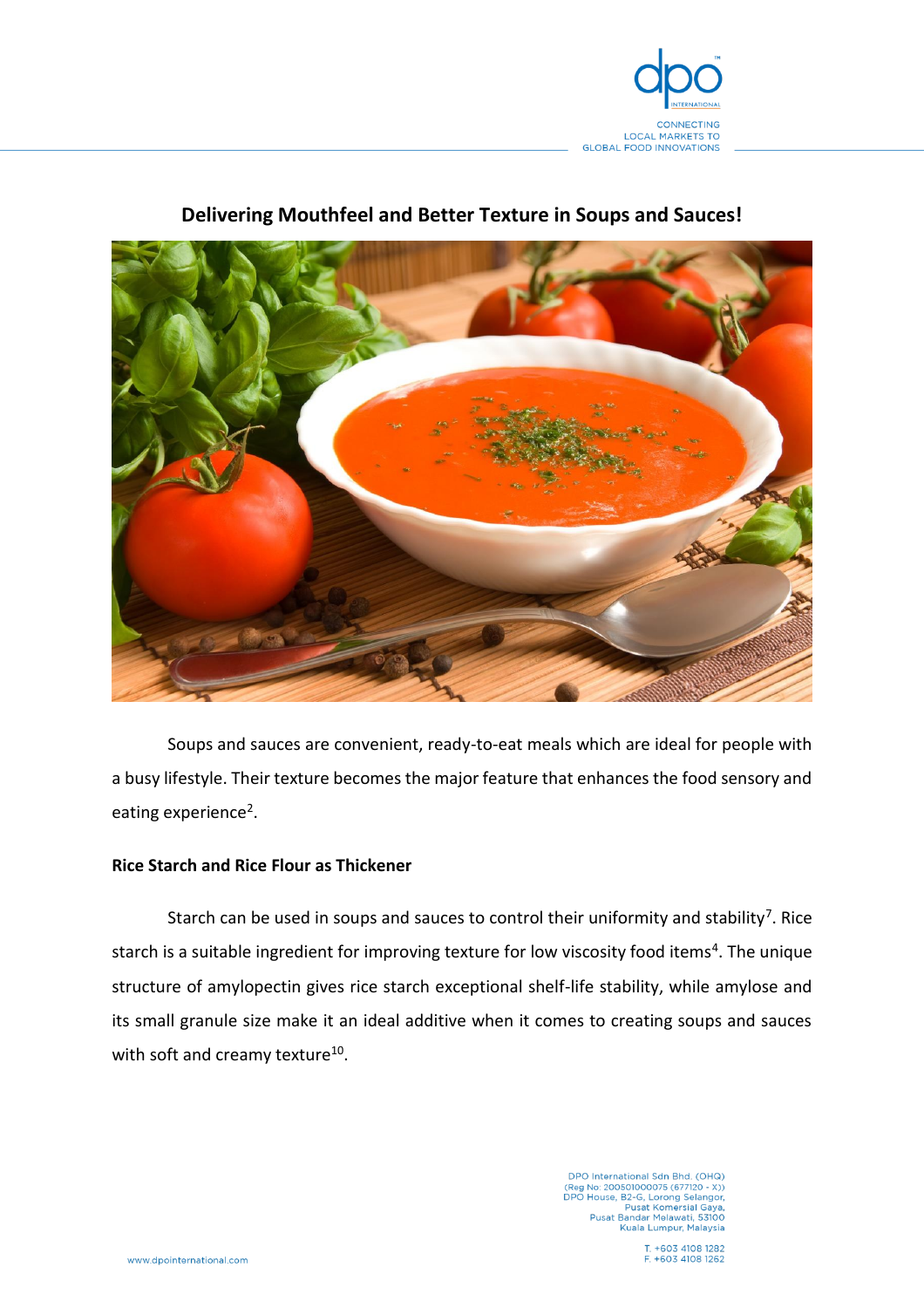

Rice flour is also suitable to be used in soups and sauces as a thickener and a waterbinding agent to improve mouthfeel, as well as add smoothness and sheen to the appearance<sup>9,11</sup>. Due to its unique gelatinisation properties and binding capacity, it can retain water during the cooking process to improve the shelf-life as well as deliver the desired texture<sup>5</sup>.

# **Emulsifier and Stabilizer Systems**

Texture is an important food attribute for consumers. Therefore, stabilisers are used in sauces to achieve improvement in viscosity, water holding capacity, and colour without any creaming or layer separation<sup>1</sup>. An emulsifier is used in soups to improve quality by reducing fat content without sacrificing the flavour<sup>8</sup>. Sauces for frozen meals are physically and chemically stable because of the addition of emulsifiers during processing. Thus, giving the emulsion-based sauces a longer shelf-life and acceptable sensory attributes<sup>3</sup>.

### **Meeting the needs!**

In a nutshell, texture plays an important role in high quality products for consumer to enjoy the food. Therefore, by choosing the right ingredients, food manufacturers can create soups and sauces with the desired texture and excellent mouthfeel.

At DPO, we are honoured to be in partnership with **Palsgaard** and **Beneo** to bring you a range of ingredient choices that could elevate your quality of life.

#### **References**

<sup>1</sup>Cheenkaew, Y., Panpipat, W., & Chaijan, M. (2020). Southern-style *Pad Thai* sauce: From traditional culinary treat to convenience food in retortable pouches. PLoS ONE, 15(5): e0233391. <https://doi.org/10.1371/journal.pone.0233391>